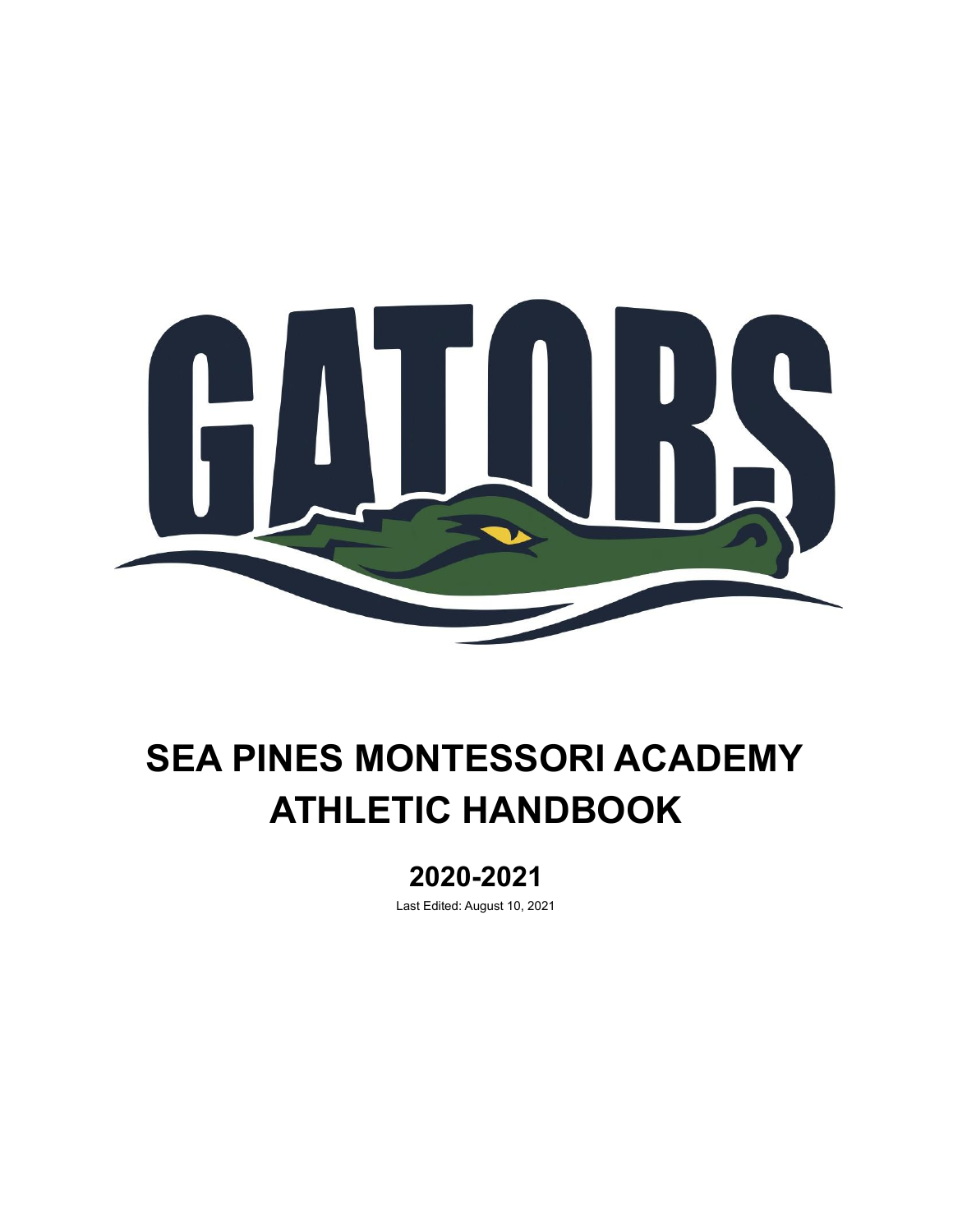# **TABLE OF CONTENTS**

| Sea Pines Montessori Academy Athletic Standards & Expectations |    |
|----------------------------------------------------------------|----|
| Sea Pines Montessori Academy Mission & Philosophy              |    |
| <b>Athletic Department Handbook</b>                            | 3  |
| <b>Athletic Staff &amp; Coaches</b>                            | 4  |
| Athletic Department Contact Information                        | 4  |
| Interscholastic Athletic Program                               | 4  |
| Club Athletic Program                                          | 4  |
| <b>Athletic Department Objectives</b>                          | 5  |
| <b>Athletic Affiliations</b>                                   | 5  |
| Sportsmanship & Conduct Code                                   | 6  |
| Coaches                                                        |    |
| <b>Players</b>                                                 |    |
| <b>Spectators</b>                                              |    |
| Communication                                                  | 7  |
| Transportation, Drop Off & Directions                          | 8  |
| <b>Contests Cancellations</b>                                  | 8  |
| Eligibility                                                    | 8  |
| Attendance                                                     | 9  |
| Team Construction, Roster Size & Playing Time                  | 9  |
| <b>Varsity Awards</b>                                          | 9  |
| <b>Team Withdrawal</b>                                         | 9  |
| Uniform Policy                                                 | 10 |
| Signed Acknowledgement                                         | 11 |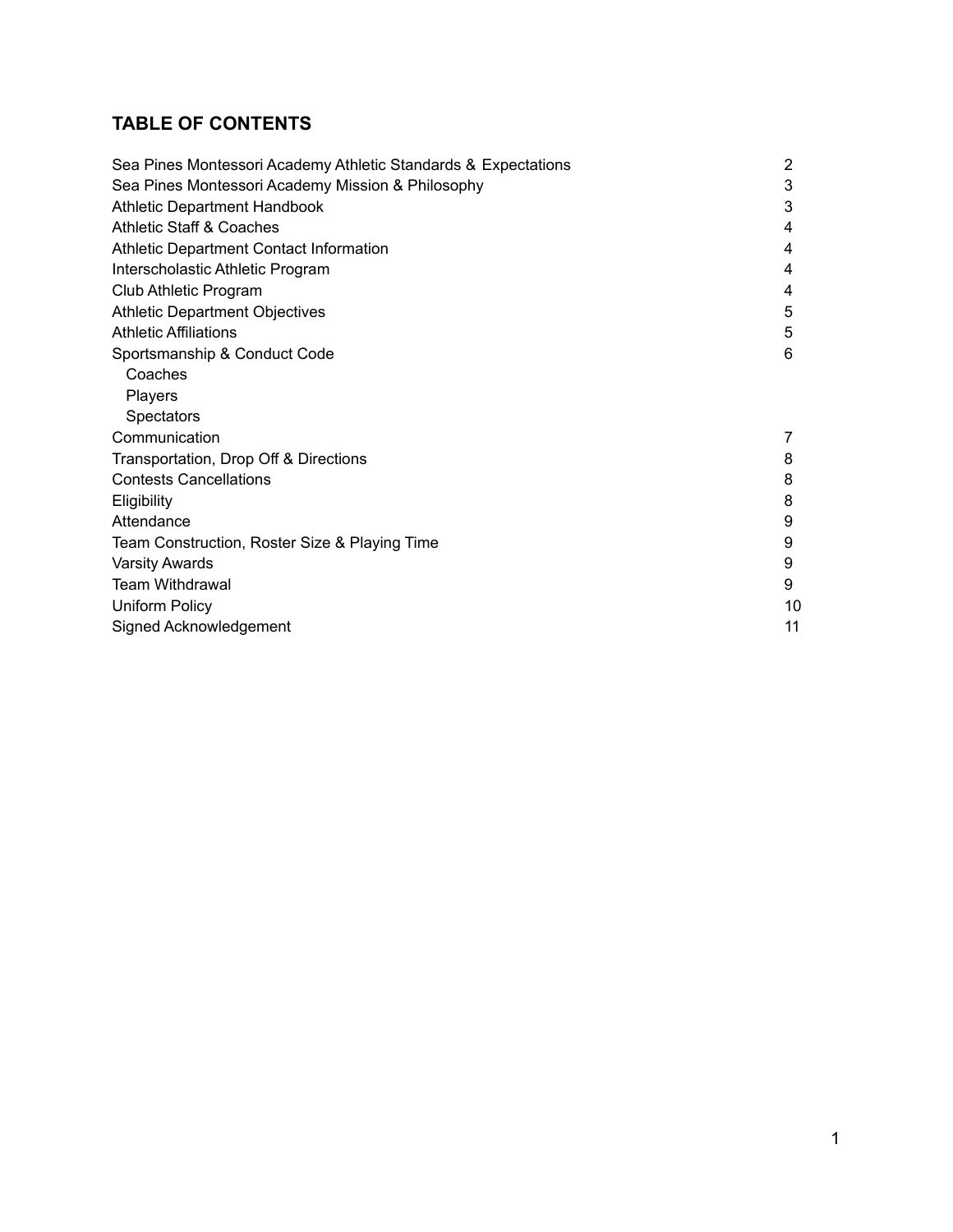

### **Sea Pines Montessori Academy Athletic Standards and Expectations**

As a member of the Gators program, you are representing Sea Pines Montessori Academy, your family, and yourself when you are wearing our school colors. You must be familiar with the SPMA athletic standards and expectations and hold yourself to them when representing the program.

### **Team Organization**

As a member of any SPMA team, you are looked upon as the leaders of your respective programs and an extension of the school. For the older student-athletes, you will also be looked at as role models to the younger students and will have to carry out your responsibilities as a student-athlete with the utmost respect. All students will have an equal opportunity to participate with each respective team they want to join. Students in grades 4 through 8 are eligible to participate, while students in grade 6 and older are eligible to participate in varsity competition for cross country.

*To participate in competition, ALL SCISA forms must be completed before the first meet.*

### **Team Philosophies**

Our goal is to put the best team on the field or court we can. We want the team to be competitive each and every day. We believe that hard work will pay off. We expect self-discipline and complete dedication to the team. We also expect the utmost respect from all the players to each other and from all the players to us as coaches.

#### **Practice Attendance & Communication**

We want to play hard, so we will practice even harder. We want to be competitive, but also focus on basic fundamentals, so practices will emphasize those two aspects. Each player is expected to be at all scheduled practices throughout the season. If there is an issue with illness, schoolwork, or other, you are required to inform us beforehand. An unexcused absence from practice without notification may result in sitting out competition. Just like other major commitments, players are expected to be on time every time. If you know in advance you need to be late for a practice, you must inform the coach in advance. We understand there may be things that are not in your control, but we ask that you be proactive and communicate with us. For any lateness or absences, you may leave a text or voice message to:

Coach Dat Phan (732) 710-8330

### **Playing Time**

We will put the best TEAM out on the field, track, course or court to play. Most sports are team games and it is the coaches' job to not put the best individuals out there, but the best TEAM out there. As coaches, we will try to get everyone playing time, but aside from ability, it will be your attitude, work ethic, and dedication during practice that will earn you the time. Each player and parent will appreciate the fact that individuals will have earned that right in some way to play. If there are questions about individual playing time, players are encouraged to have this discussion with the head coach outside of game time.

#### **Academic Preparation**

Being a student-athlete is tough on a student's academic schedule. therefore time management is key. All student-athletes must maintain a minimum 75% average in academic courses to participate on an athletic team. All student-athletes should also carry themselves appropriately in class. **Teachers will provide guidance to the coaches regarding a student-athlete's classroom** activities and whether a student-athlete should take a break from athletics to concentrate on academics, behavior, and/or **classroom activities.** Participating on a sports team is a privilege. Remember, you are a student before you are an athlete.

#### **Post Practice/Game Pick Up**

All coaches and directors will detail practice/game arrival and dismissal times throughout the year. Student athletes who have not been picked up by the designated time will be charged a late fee of \$25. If Upper School Crew is still in session, the athlete will also be dropped-in for an additional fee.

#### **Offseason**

We are building a program for the present and for the future. We also hope to develop you into high school student-athletes and even beyond. Though rest is important, we hope you utilize the offseason to continue to work on your skills. We will always strive for excellence and you can only do so if you are dedicated to improving yourself and the program.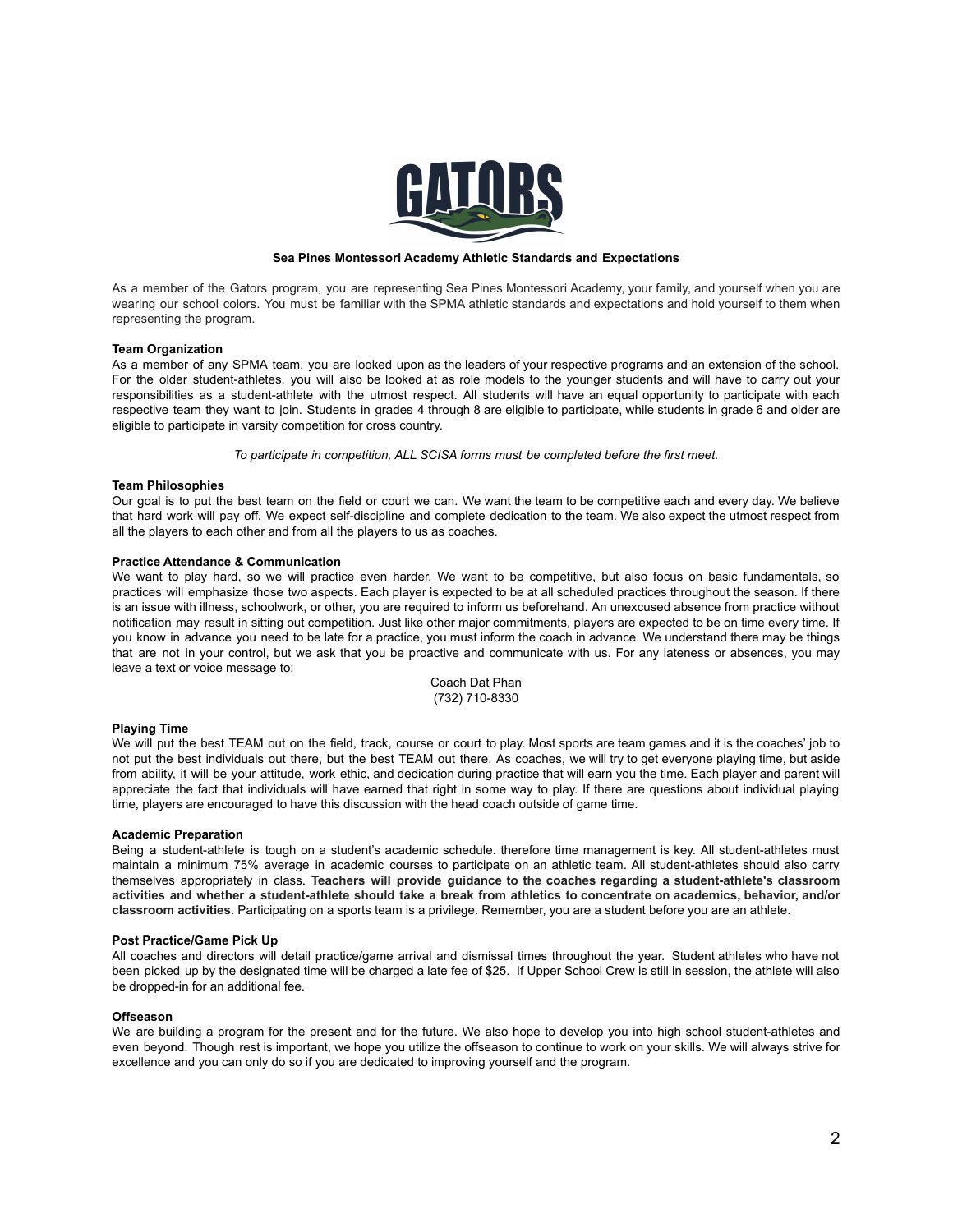# **SEA PINES MONTESSORI ACADEMY MISSION & PHILOSOPHY**

Sea Pines Montessori Academy (SPMA) has been educating children for over 50 years! South Carolina's [original](http://seapinesmontessori.com/history-of-school/) Montessori preschool, we currently serve children 12 months to 8th grade in beautiful Hilton Head Island.

Our mission is to provide each child with the best foundation for character development and academic discovery while promoting leadership and confidence. An internationally recognized private school, Sea Pines Montessori Academy is dedicated to developing the whole child – socially, emotionally, and academically.

# **ATHLETIC DEPARTMENT HANDBOOK**

The purpose of this handbook is to give parents, guardians and students important information on a variety of aspects of the SPMA athletic program. The topics covered are those that have been most frequently asked about and those deemed important by the Director of Athletics, coaches and SPMA's administration.

In addition, SPMA coaches will provide the student-athletes with sport-specific guidelines as well as their general expectations, philosophies and goals at the beginning of each season.

It is our hope that this handbook is one component of ongoing and vital communication among those involved in SPMA athletics, and that it will help everyone have fun and enjoy success throughout the year.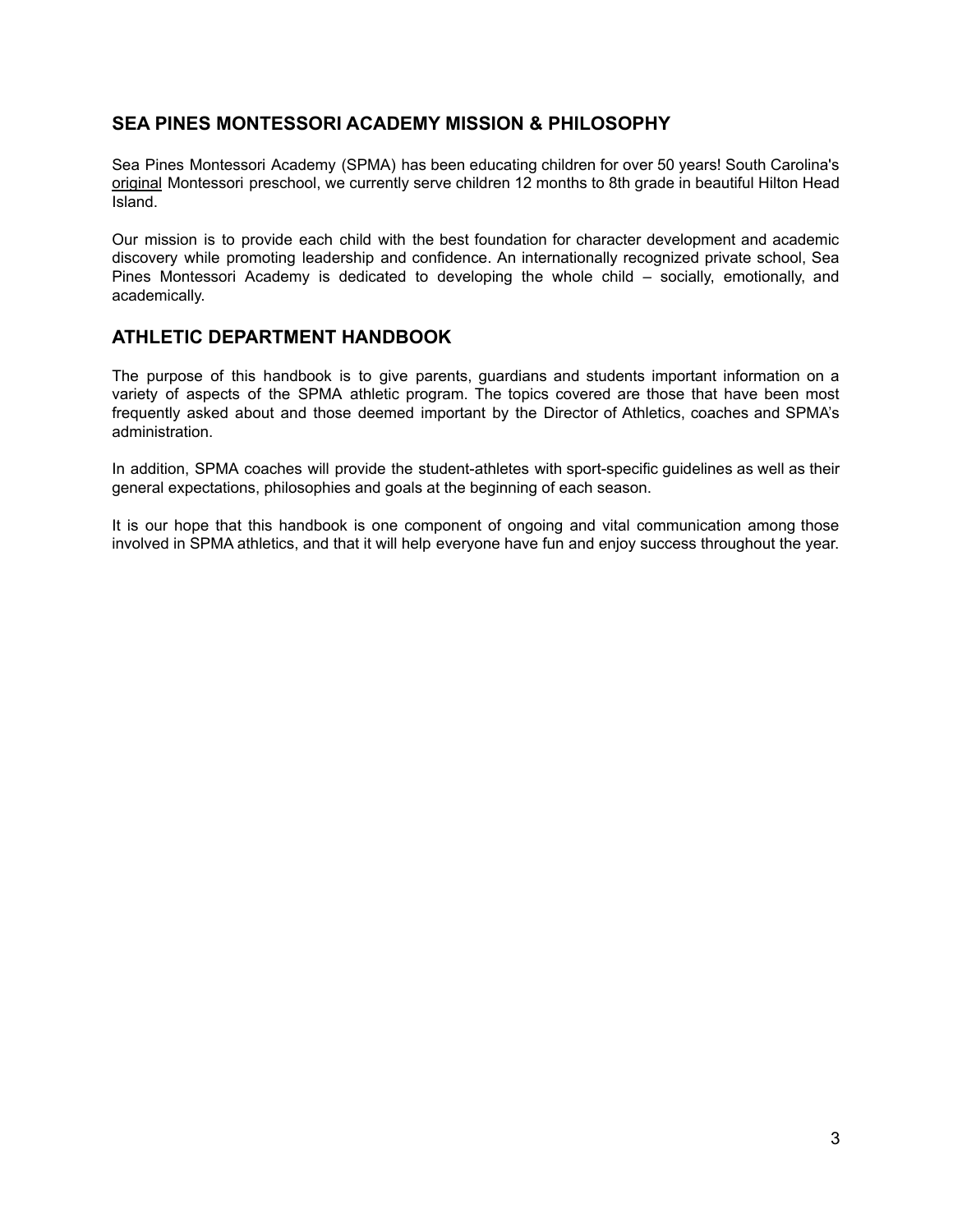# **ATHLETIC STAFF & COACHES**

John Dogger Cross Country Priscilla Barton Volleyball Susanna Myburgh Basketball Ashley Schilling Spirit Squad Florencia Imperial Spirit Squad TBA Golf TBA Soccer

Dat Phan Director of Athletics, Basketball, Golf Sara Garrett Cross Country, Soccer Kira Stroh Spirit Squad, Soccer

# **ATHLETIC DEPARTMENT CONTACT INFORMATION**

Sea Pines Montessori Academy 9 Fox Grape Road Hilton Head Island, SC 29928

P: (843) 785-2534 F: (843) 785-9537 C: (732) 710-8330 E: datphan@spma.com

School Website: [www.seapinesmontessori.com](http://www.seapinesmontessori.com) Athletic Website: [www.seapinesgators.com](http://www.seapinesgators.com) Instagram: @spmaathletics Gators Spirit Shop: https://sea-pines-montessori-clothing-and-gear.myshopify.com/

# **INTERSCHOLASTIC ATHLETIC PROGRAM - GRADES 4-8**

**Fall** Coed Cross Country

**Winter** Girls Basketball Boys Basketball Spirit Squad

**Spring** Coed Golf Boys Soccer

# **INTRAMURAL CLUB ATHLETIC PROGRAM**

The club athletic program is meant to introduce various sports and activities with a focus on exposing the student to physical activity and sport-specific fundamentals. Unlike the interscholastic athletic program, the clubs will only take place amongst the SPMA student body and any competition will be intramural based.

**Clubs** Volleyball - Grades 4-8 Basketball - Grades 2-4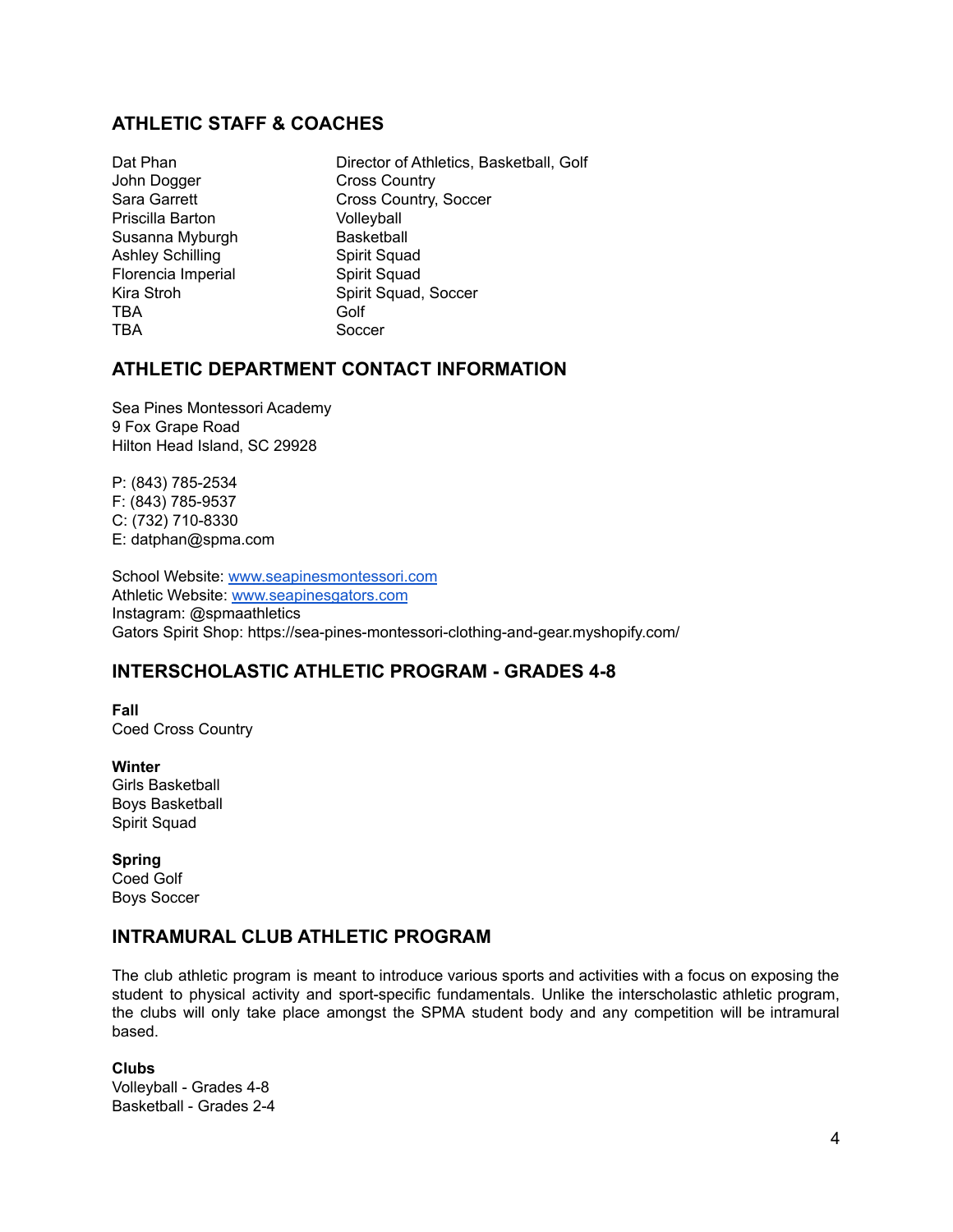# **ATHLETIC DEPARTMENT OBJECTIVES**

Over the course of a student-athlete's career as an SPMA Gator, we hope the following objectives will be realized:

- involve SPMA students in athletics
- develop each individual's respect for himself or herself, physically and emotionally
- teach good sportsmanship and respect for others
- develop personal character in each individual
- teach the value of commitment that is reinforced through athletic experience
- teach the value of collaborative work that is reinforced through athletic experience
- challenge individuals to set personal goals and to strive to achieve them
- give students the tools necessary for them to succeed regardless of their ability
- maintain programs that are competitive with the schools with which we compete
- promote school spirit and a sense of camaraderie
- emphasize that sports should be fun

# **ATHLETIC AFFILIATIONS**

**SCISA** - South Carolina Independent School Association (Class 2A, Region I, 1A Flex)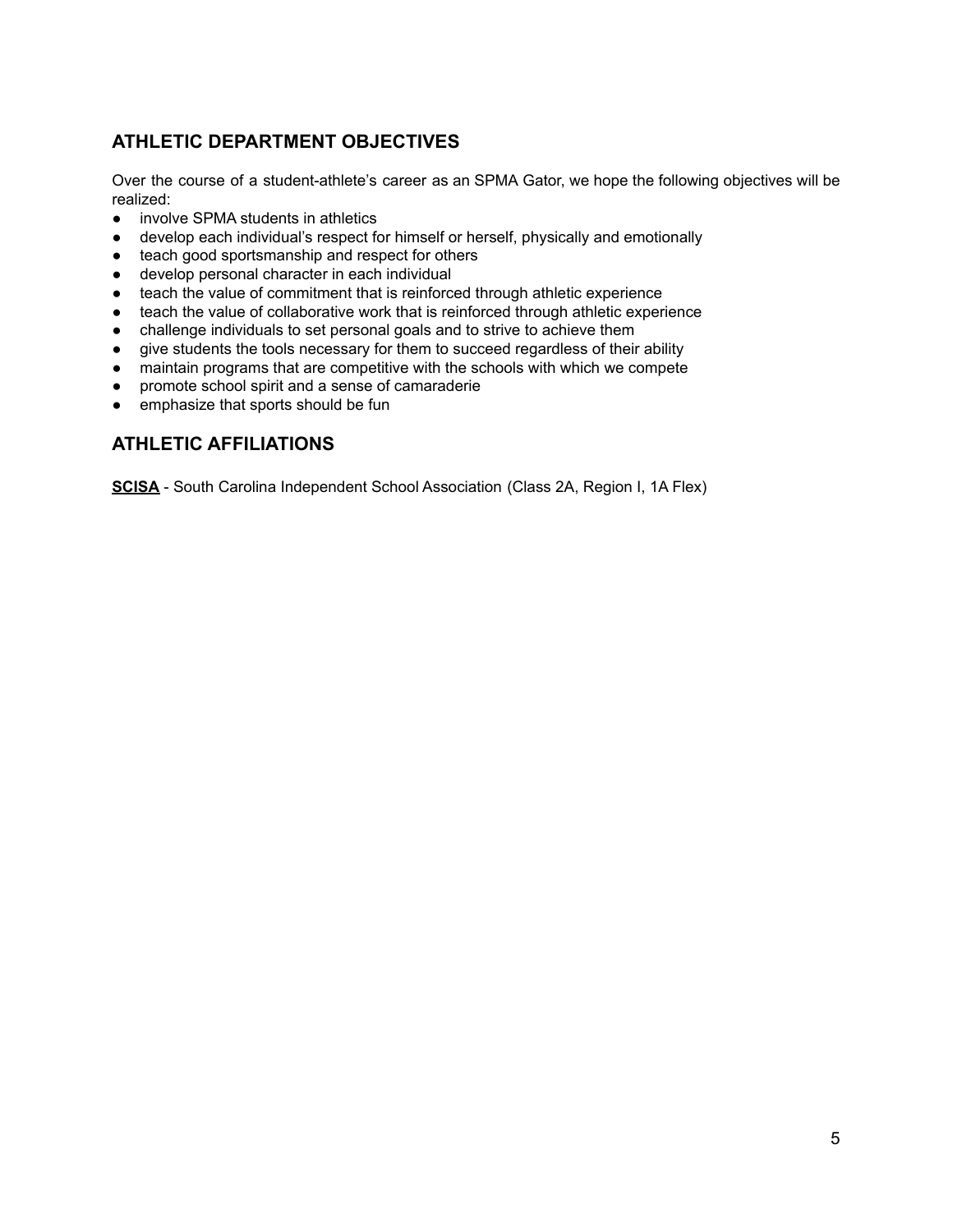# **SPORTSMANSHIP CONDUCT CODE**

Coaches, players, and spectators represent SPMA. We should all remember that our actions are a reflection on SPMA and will influence others.

## **Coaches**

- 1. Respect each student-athlete as an individual.
- 2. Take pride in setting a good example as a coach in appearance, conduct, language, and sportsmanship. Teach the players the importance of these values and expectations.
- 3. Demonstrate and instill in our student-athletes respect for, and courtesy toward opposing players, coaches, and officials.
- 4. Teach student-athletes to play within the spirit of the game and by the rules. Coaches should be well versed in league rules and agreements.
- 5. Demonstrate and instill in our student-athletes the ability to win or lose with grace.
- 6. Emphasize the ideals of sportsmanship and fair play in all competitive situations.
- 7. Encourage spectators to show respect for opponents and officials and to recognize good play and sportsmanship. When spectators behave inappropriately, coaches should assist in curtailing the crowd reaction.

## **Players**

- 1. Value your own personal integrity.
- 2. Play with the highest ideals of sportsmanship and fair play.
- 3. Treat all players, officials and coaches with respect.
- 4. Accept constructive criticism graciously and respectfully.
- 5. Take pride in representing SPMA in your appearance, conduct, language and sportsmanship both on and off the court or playing field.
- 6. Recognize and value the contribution of each team member.
- 7. Keep the importance of winning in perspective.
- 8. Emphasize the importance of the team over oneself.
- 9. Strive for excellence.

## **Spectators**

- 1. Recognize the official as a person of integrity and someone who is qualified. Respect their decisions accordingly.
- 2. Refrain from creating disturbances which would be detrimental to the flow of the game and/or the safety of the participants involved.
- 3. Show respect for all players, coaches, and officials regardless of their team loyalty. This is essential for raising the standards of good sportsmanship.
- 4. Cheering should be limited to encouraging words; spectators should refrain from taunting officials or opponents.
- 5. Spectators who do not follow the code of conduct may be asked to leave an athletic contest.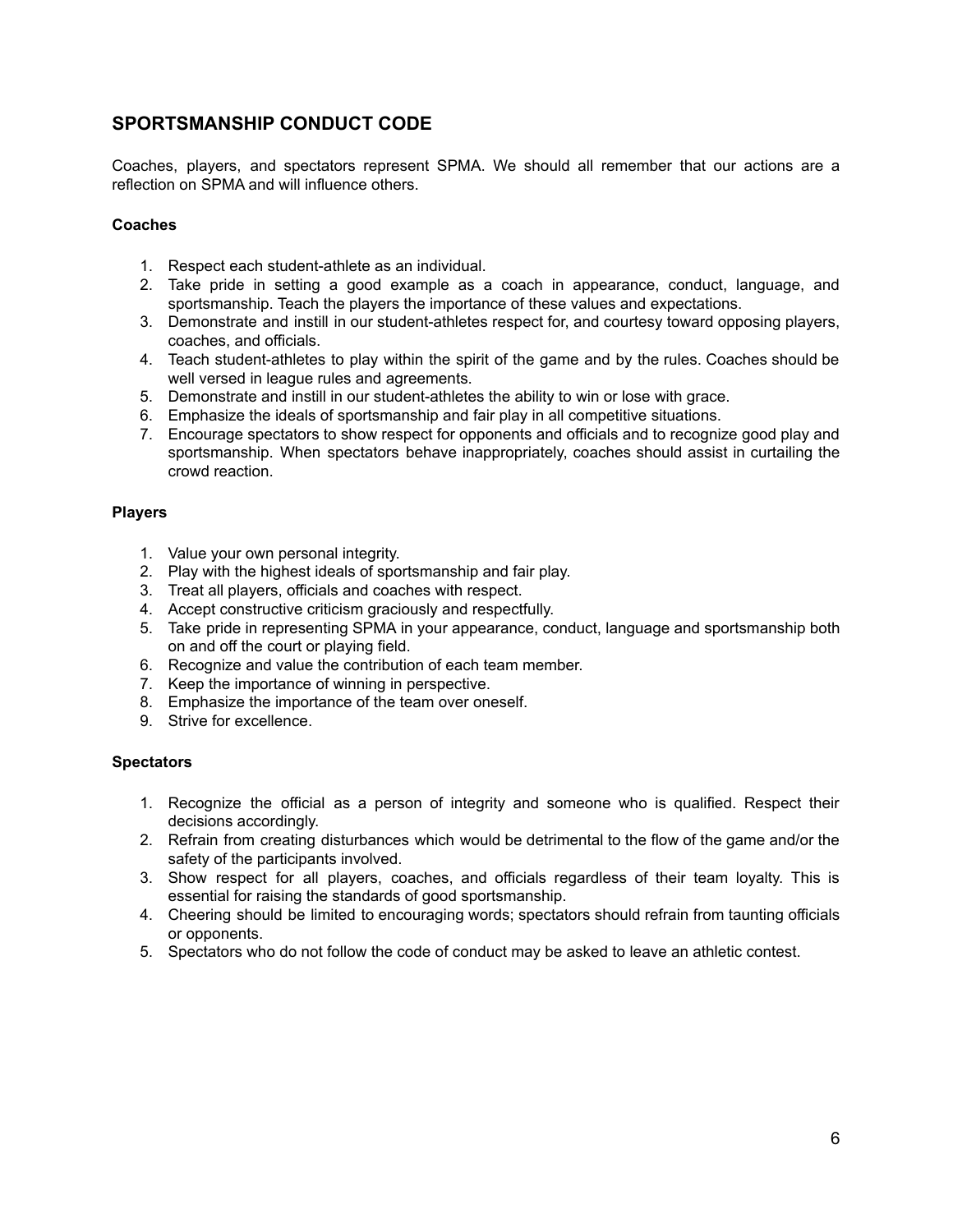# **COMMUNICATION**

Communication from all parties is an essential component of a successful team and athletic program. **Student-athletes should expect a clear explanation from our coaches on the following:**

- Coaching philosophy
- Expectations our coaches have for the student-athlete as well as the team
- Expectations regarding practices, games and team commitment

## **Coaches should expect our student-athletes to:**

- Discuss any concerns and issues that they are having with regard to the team, playing time, and their own position on the team. It is important that we encourage our students to speak for themselves and learn to deal with issues involving the team or the coach by themselves.
- Notify the coaches of any potential conflicts at the beginning of the season. Coaches and athletes are encouraged to work these out early in the season.

## **Parents are expected to do the following:**

We recognize that there are a lot of emotions involved in athletics and in parenting. Some of a student-athlete's most rewarding moments will be experienced in an SPMA athletic uniform. It is also important to recognize that there will also be times when things do not go the way parents or student-athletes wish. At these times, discussion with a coach is encouraged.

- Encourage the student-athlete to communicate directly with the coaching staff if he or she has concerns or issues before getting involved. It is the athlete's responsibility to speak for himself or herself first. This is an important learning experience for our students and we would prefer not to have parents taking care of issues before their children have spoken with the coach.
- If parents believe there is a need to become involved after a student has addressed the issue with the coach, parents must communicate directly with the head coach to share their concerns. Questions about coaching philosophy or about expectations should be expressed during a private conference and never directly or publicly before or after a contest or practice. Parents may email a coach to request an appointment either on the phone or in person.
- If there is concern from a parent regarding a game, we ask that those thoughts be put on hold for 24 hours after the completion of a game. Like we mentioned, there are a lot of emotions involved and some time to decompress the game and situation is likely beneficial for all parties involved.

## **Appropriate matters parents can discuss with coaches:**

- Their child's emotional or physical development
- Ways to help their child improve their skills
- Concerns about their child's grades or behavior/game conduct
- High school and college aspirations

## **Issues not appropriate for parents to discuss with coaches:**

- Playing time
- Team strategy
- Another student-athlete
- Another team or coach

If a parent feels the issue has not been resolved after a discussion with the student-athlete and the coach, or the parent and the coach, the parent should contact the director of athletics to discuss the situation.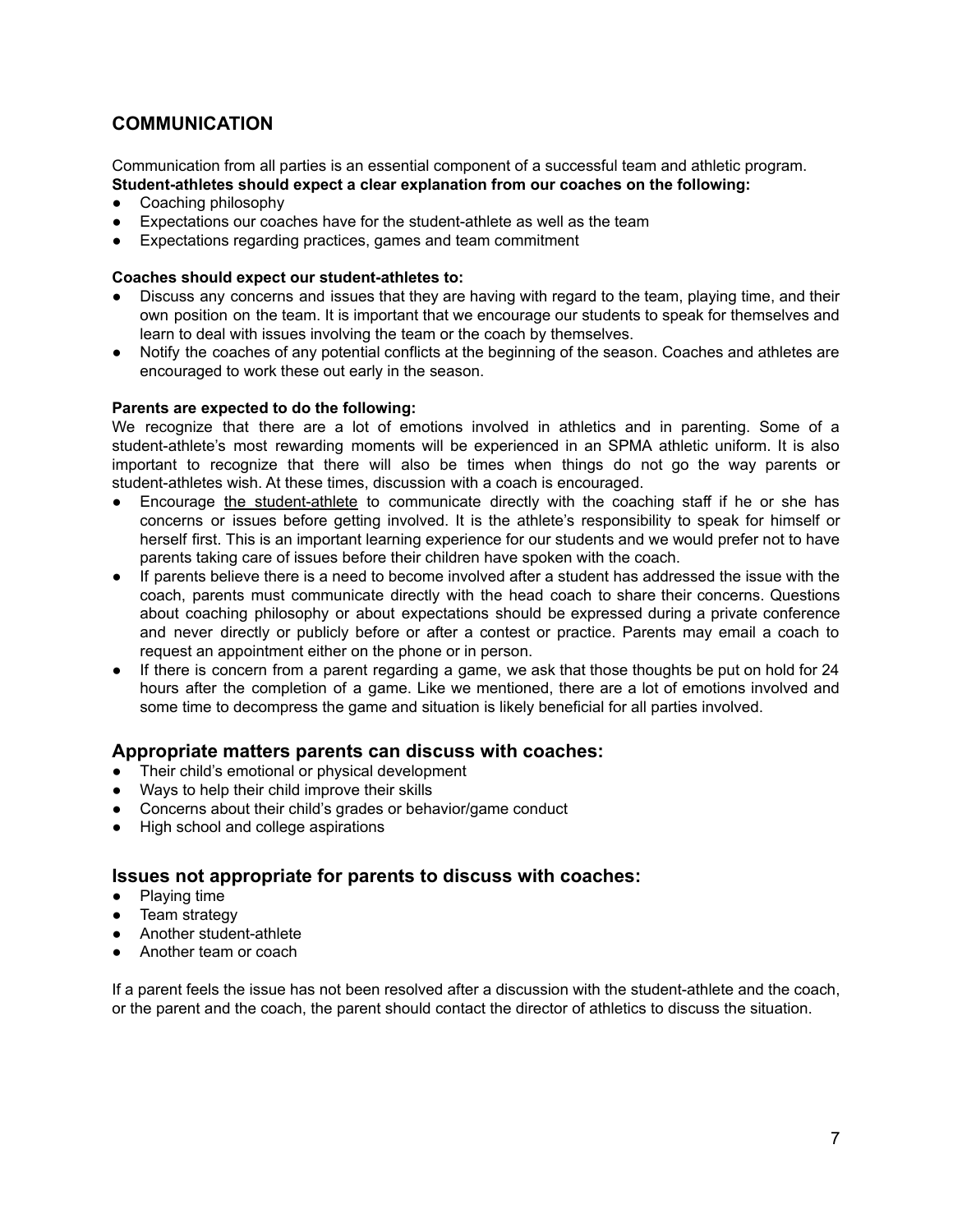# **TRANSPORTATION & DIRECTIONS**

Unless stated or requested differently by coaches, all teams will be bussed to and from the competition's location. The bus will depart from SPMA and will return to SPMA, where parents/guardians can pick up their children. Pick up from the event's location is allowed by parent or guardian, however, pick up by someone else must be allowed in writing by the parent or guardian.

Directions to all contests will be posted on the athletic website under the team's respective page.

All coaches and directors will detail practice/game arrival and dismissal times throughout the year. Student athletes who have not been picked up by the designated time will be charged a late fee of \$25. If the Upper School Crew is still in session, the athlete will also be dropped-in for an additional fee.

# **CONTESTS CANCELLATIONS**

Scheduled games may be cancelled due to inclement weather, poor field conditions or for other reasons. The Athletic Department will post any changes to the schedule on the athletic website immediately; this site will have the most up-to-date information. In most cases, decisions to cancel a contest will be made by 1:00 p.m. on the day of the contest. If you have any questions, please check the website.

# **ELIGIBILITY**

To be eligible to compete in interscholastic sports, students must be in grades 4-8. Student-athletes must maintain a 75% grade average to remain eligible throughout the year. Teachers will provide guidance to the coaches regarding a student-athlete's classroom activities and whether a student-athlete should take a break from athletics to concentrate on academics, behavior, and/or classroom activities. Participating on a sports team is a privilege. Remember, you are a student before you are an athlete. With that being said, student-athletes must be in school on a game day prior to 11:30 to be eligible for that day's competition.

Aside from being on good academic standing, a student-athlete must also be in good financial standing with the school.

If a student-athlete is suspended from school for disciplinary reasons, they will automatically not be eligible to practice or compete in any competition with their team until the school has reinstated them. Once reinstatement takes place, their place on the team will be discussed with administration, coaches and parents. A decision will then be made.

Behavior during practices and games will be at the discretion of the coaches. The coach will have final say on playing time. If a student-athlete is dismissed or ejected from competition by an official, the student-athlete will automatically be suspended from the next immediate competition. The student-athlete will continue to practice with the team, but will not compete.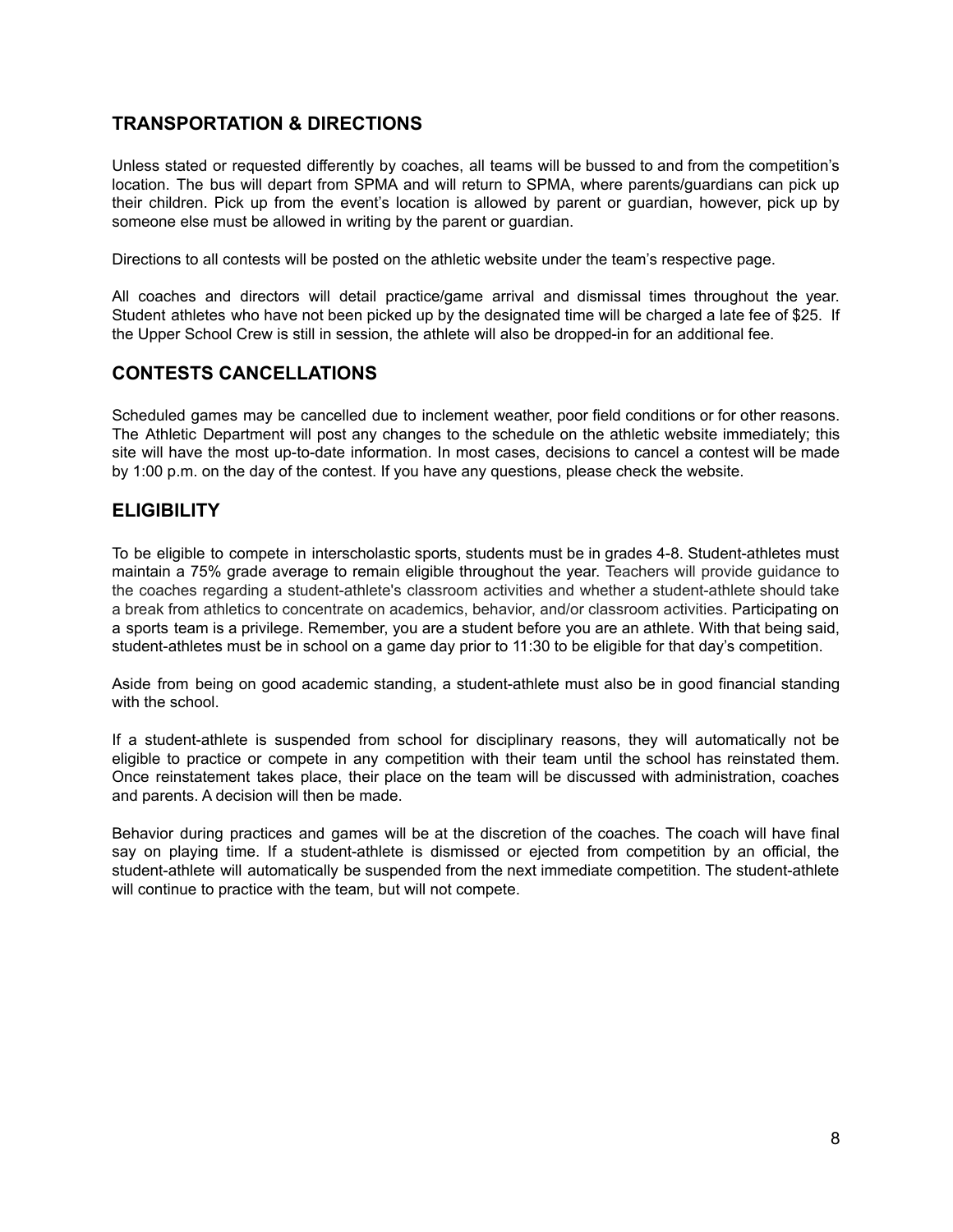# **ATTENDANCE**

Each student-athlete is expected to be at all scheduled practices throughout the season. If there is an issue with illness, schoolwork, or other, you are required to inform the coaches beforehand. An unexcused absence from practice without notification may result in sitting out competition. Just like other major commitments, players are expected to be on time every time. If you know in advance you need to be late for a practice, you must inform the coach in advance. We understand there may be things that are not in your control, but we ask that you be proactive and communicate with us. For any lateness or absences, parents/guardians are asked to leave a text or voice message to:

Director of Athletics: Coach Dat Phan Cell Phone: (732) 710-8330

# **TEAM CONSTRUCTION, ROSTER SIZE & PLAYING TIME**

Team construction and roster size will ultimately depend on numbers.

We will put the best TEAM out on the field, track, course or court to play. Most sports are team games and it is the coaches' job to not put the best individuals out there, but the best TEAM out there. As coaches, we will try to get everyone playing time, but aside from ability, it will be your attitude, work ethic, and dedication during practice that will earn you the time. Each player and parent will appreciate the fact that individuals will have earned that right in some way to play. If there are questions about individual playing time, players are encouraged to have this discussion with the head coach outside of game time.

## **VARSITY AWARDS**

Varsity letters are awarded to student-athletes who are in 6th grade and older by their coaches and Director of Athletics. A letter and sports pin will be awarded in the first year of participation with sport bars the following seasons.

# **TEAM WITHDRAWAL**

We want to give every student an opportunity to try out a sport. It is during this time we feel it is important to test the waters to see what is of interest and what is not. It is also a time to see if the schedule is something that will fit into a student's possible busy schedule. Once a student signs up and participates, we fully expect the student to remain committed to the program and team. However, we understand things can change. That being said, we will allow a student to withdraw from his or her team anytime prior to the team's first interscholastic competition. Once competition begins, the student will then be required to carry out his or her commitment to the team and finish the season.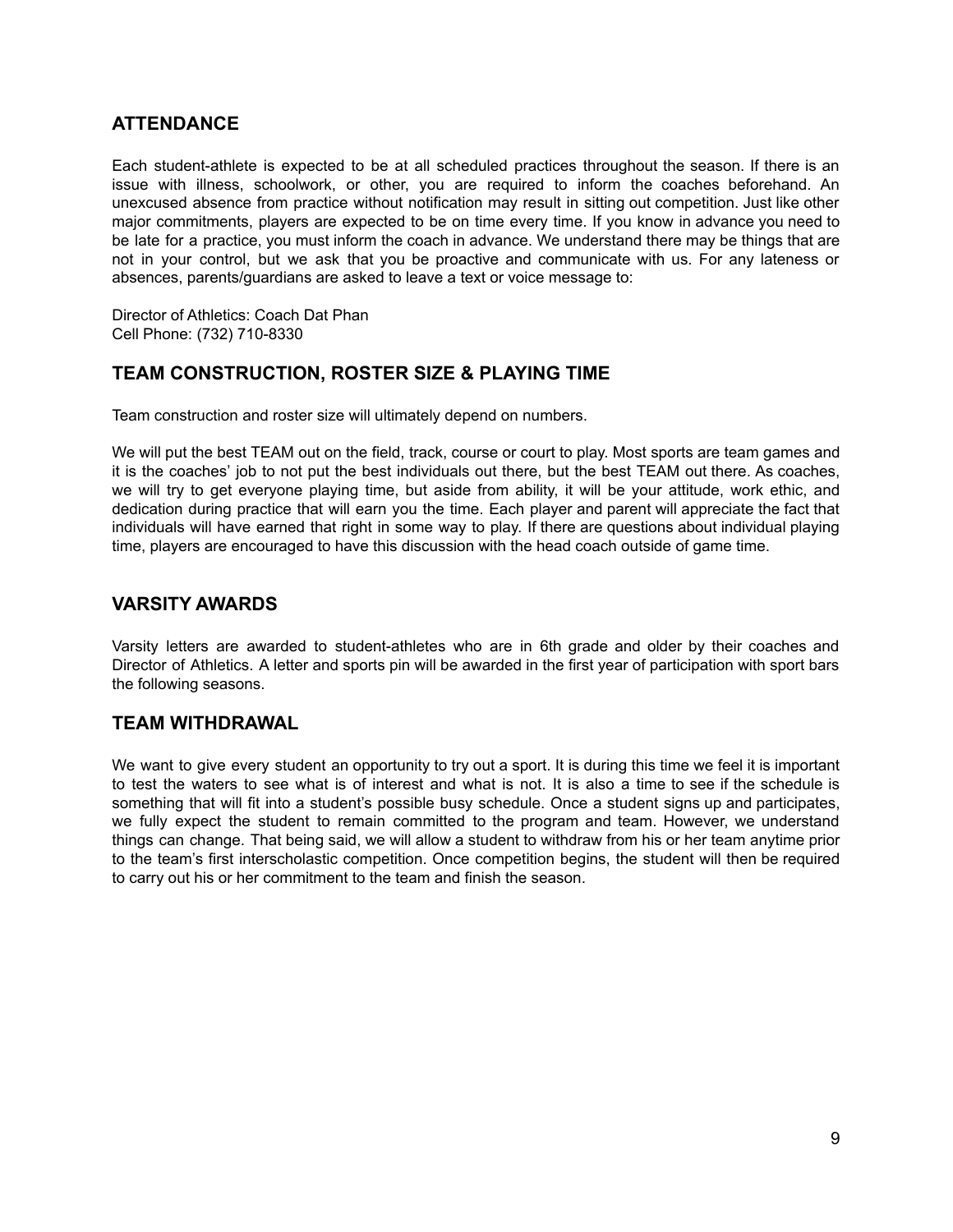# **UNIFORM POLICY**

Each student-athlete on their respective teams will receive a full uniform that belongs to SPMA at the start of each season. The borrowed uniforms will be in the family's possession throughout the duration of the season and must be kept and maintained properly and appropriately. The uniform is meant only for competition and not for practices or other outside use. At the conclusion of the season, the full uniforms must be washed and returned for future use. All uniforms of all student-athletes must be returned before the start of the next season (Cross Country to Basketball to Golf). If the uniform has been misplaced or damaged, there will be a fee charged to purchase a replacement set. The uniform will include a top and bottom.

Warm up suits for basketball and polo shirts and hats for golf will be purchased by the participating families and therefore will be kept by them at season's end.

A reminder that all of these uniforms and clothing items have SPMA or Gators embroidered on them. Once it is put on, you become a visible representation of our school and community.